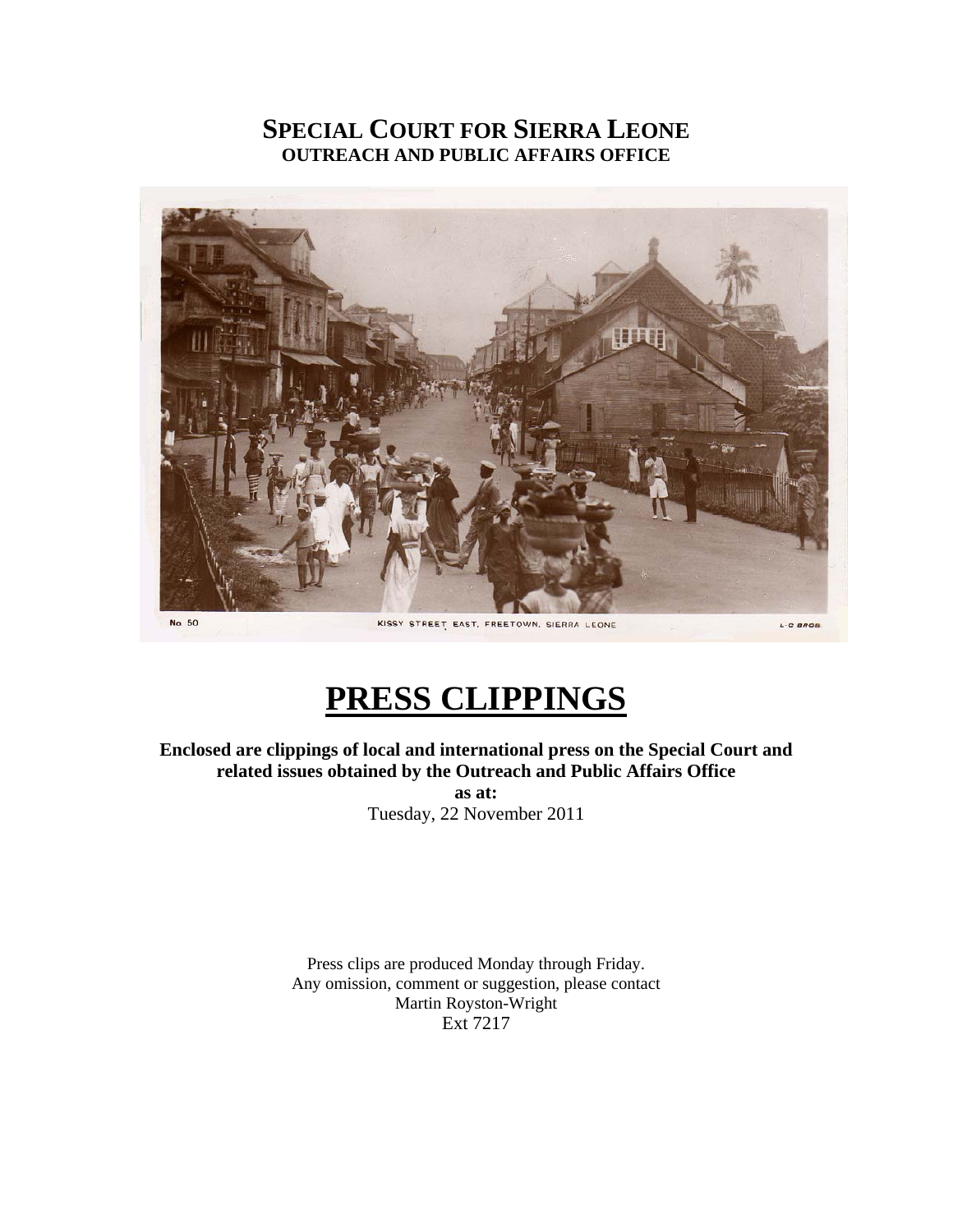| <b>Local News</b>                                                                       |           |
|-----------------------------------------------------------------------------------------|-----------|
| Special Court to Organise Peace March / Premier News                                    | Page 3    |
| <b>International News</b>                                                               |           |
| Sebutinde's ICJ Deal Hangs in Balance / Redpepper                                       | Page 4    |
| Pillay Welcomes Start of Second Khmer Rouge trial/ UN Human Rights Commission           | Page 5    |
| At home or The Hague: The Options for trying Saif al-Islam Gadhafi / The Globe and Mail | Pages 6-7 |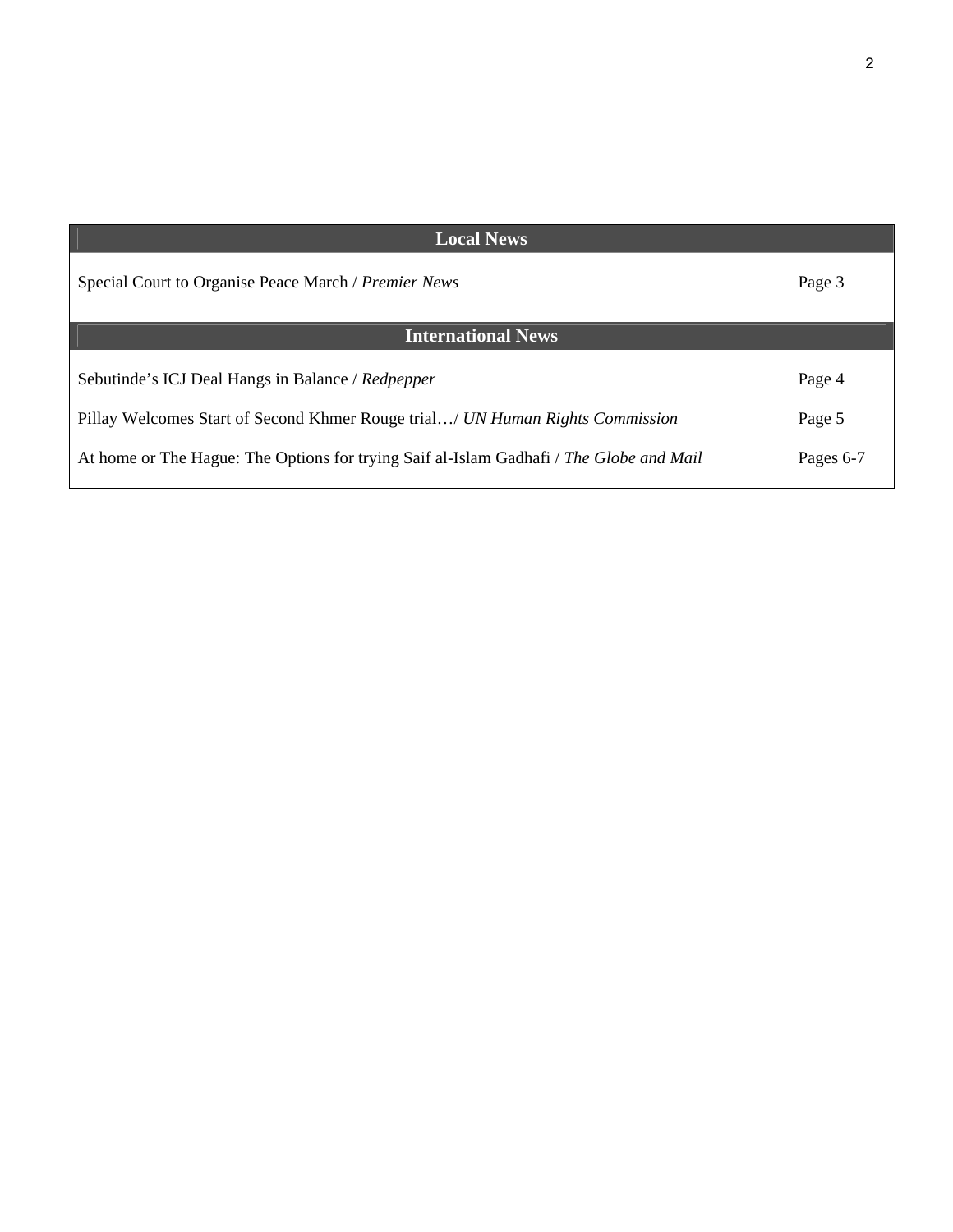# **Special Court To Organize Peace March**

pecial Court for Sierra Leone, Government Ministries, Department & Agencies, Human Rights Commission, UNIPSIL, War Victims' Association and other partners and supporters of Sierra Leone's new Peace Museum would be having a Sponsored Walk in Freetown On Saturday to draw attention to the aims and objectives of the Museum. **By Abubakarr Jalloh** 

According to Joseph Dumbuya, one of the officials, members of public institutions, government ministries and departments and agencies, civil society groups, non-governmental organizations and UN agencies would set out from two points within the city beginning at 9:00 a.m.

He noted that one group would start their walk for peace at Up-gun roundabout in the east and the other will start from Lumley Roundabout in the west.

He said that the marchers would then converge at the museum, located at

the Special Court for Sierra Leone. where key stakeholders would deliver statements on the museum's goal of promoting peace, justice and human rights, while remembering the victims of the decade-long civil war.

He said the museum would be an independent national institution scheduled to open in 2012 on the site of the Special Court, adding that such facility would promote peace by helping both present and future generations to learn about the war and its causes.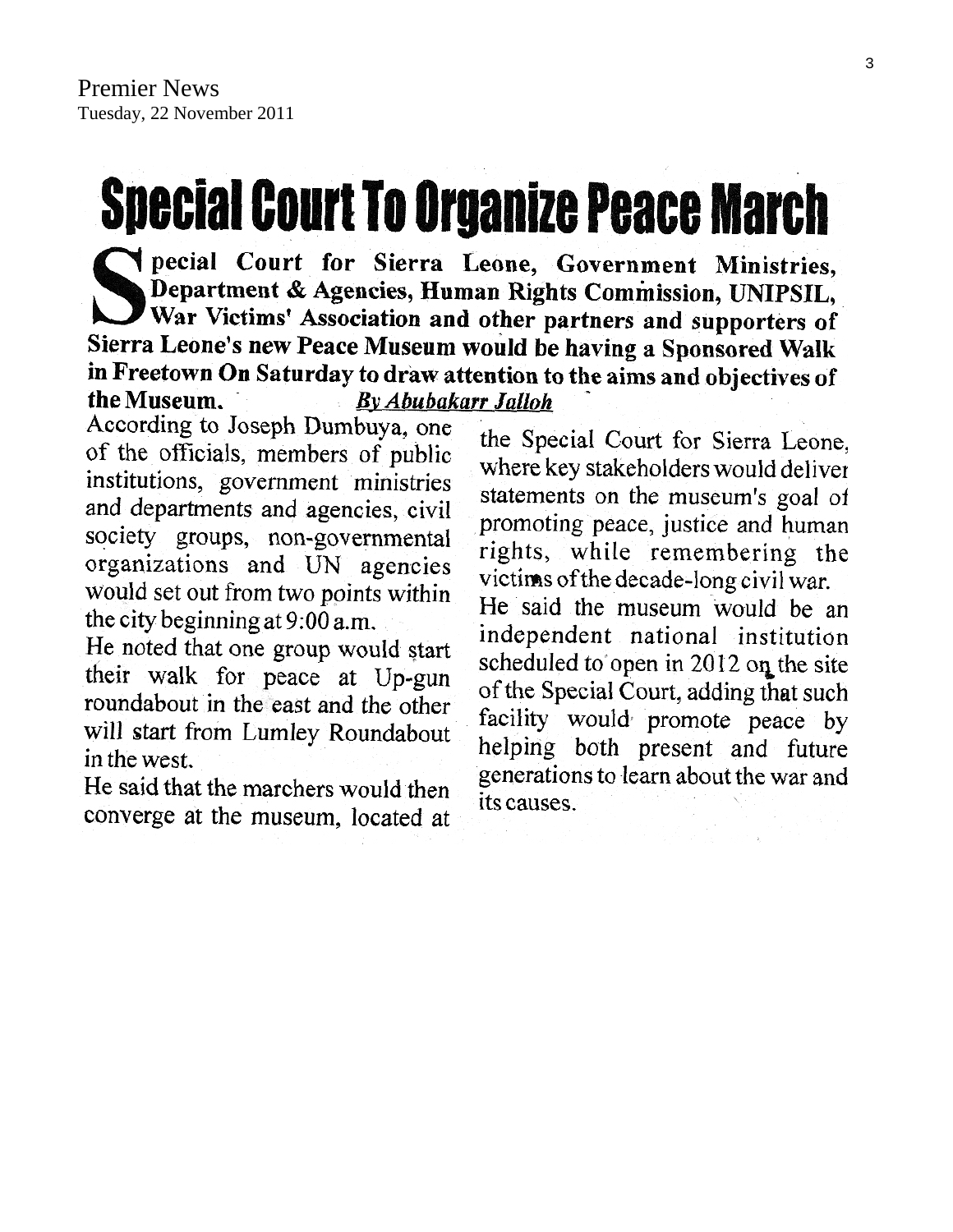#### **Sebutinde's ICJ Deal Hangs in Balance**

The appointment of Justice Julia Sebutinde, to the International Court of Justice (ICJ), hangs in the balance, following a disagreement between the Security Council and the General Assembly. Sebutinde, currently serving as judge at the Special court for Sierra Leone in The Hague, Netherlands, was one of the eight candidates for the five judicial seats in the ICJ. Sebutinde was nominated by Denmark, Croatia and Uganda in the permanent court of Arbitration.

But only Four judges out of five have been elected to serve on the International Court of Justice,(ICJ) the principal judicial organ of the United Nations. The four new judges are Peter Tomka of Slovakia, Hisashi Owada of Japan, Xue Hanquin, of China, and Giorgio Gaja, of Italy.

The Security Council and the General Assembly have however failed to agree on the fifth judge. The disagreement over Uganda's Julia Sebitunde and Sierra Leone's Abdul G Koroma, resulted into the postponement of the election.

The Security Council is in favor of Koroma, while the General Assembly is in favor of Julia Sebutinde. The council and the general assembly resolved to put off the election of the fifth judge till later.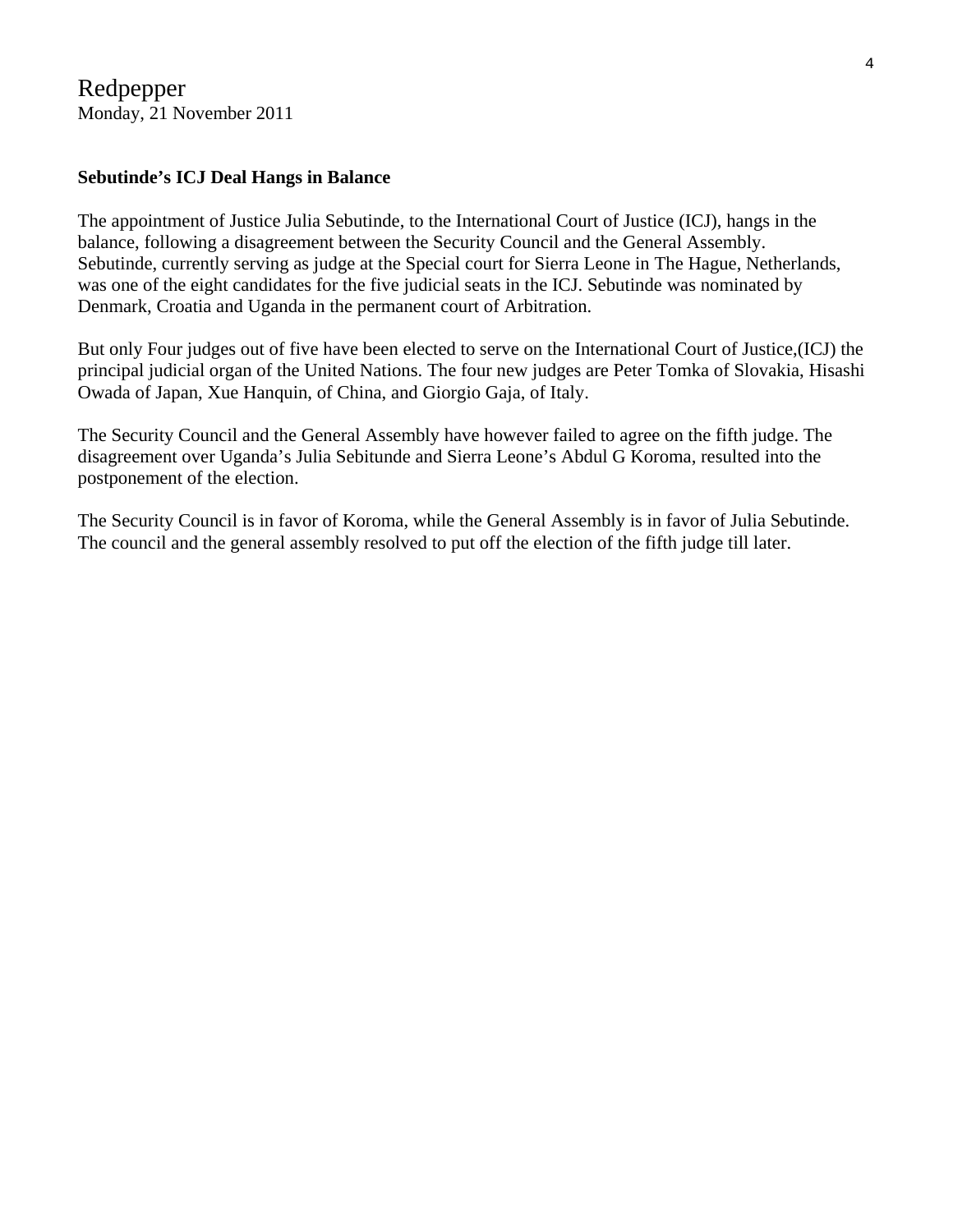## UN Human Rights Commission

Monday, 21 November 2011

#### **Cambodia: Pillay welcomes start of second Khmer Rouge trial, calls for vigilance to ensure victims' rights respected**

GENEVA – UN High Commissioner for Human Rights Chief Navi Pillay on Monday welcomed the opening of a landmark trial of three top Khmer Rouge leaders in the Extraordinary Chambers in the Courts of Cambodia (ECCC), on charges including genocide, crimes against humanity and torture, but stressed the need for vigilance to ensure the rights of victims in cases before the tribunal are respected.

As the second case to be brought to trial by the ECCC gets under way in Phnom Penh, the tribunal will hear opening statements from the prosecution and defence in the trial of three alleged top leaders of the Khmer Rouge regime – Nuon Chea, Ieng Sary and Khieu Samphan.

"This is another historic day for the people of Cambodia, many of whom have waited a long time to see the start of this trial, and who can at last begin to hear evidence of the atrocities committed all across the country over 30 years ago," Pillay said. "The survivors' testimony will undoubtedly help a new generation of Cambodians to understand their history and add impetus to the international community's efforts to prevent future mass crimes."

It is estimated that approximately 1.7 million people lost their lives between 17 Aril 1975 and 6 January 1979 in Cambodia – the period of Democratic Kampuchea during which Pol Pot's murderous Khmer Rouge regime was in power.

Despite the progress marked by the start of this second trial, the High Commissioner noted the tribunal continues to face challenges particularly with regard to the need to safeguard the integrity of its proceedings. In an important series of recent decisions, the minority judges of the Pre-Trial Chamber have found serious deficiencies in the application of international standards in the cases still before the Court's investigating judges.

"It is essential that these concerns are squarely addressed as the Court moves forward," the High Commissioner said. "Allegations of interference mar the credibility of any Court in the eyes of the public."

The High Commissioner stressed that victims have a right to obtain remedies for gross violations of international human rights law and serious violations of international humanitarian law, the most fundamental of these being the right to a fair and credible justice process.

#### ENDS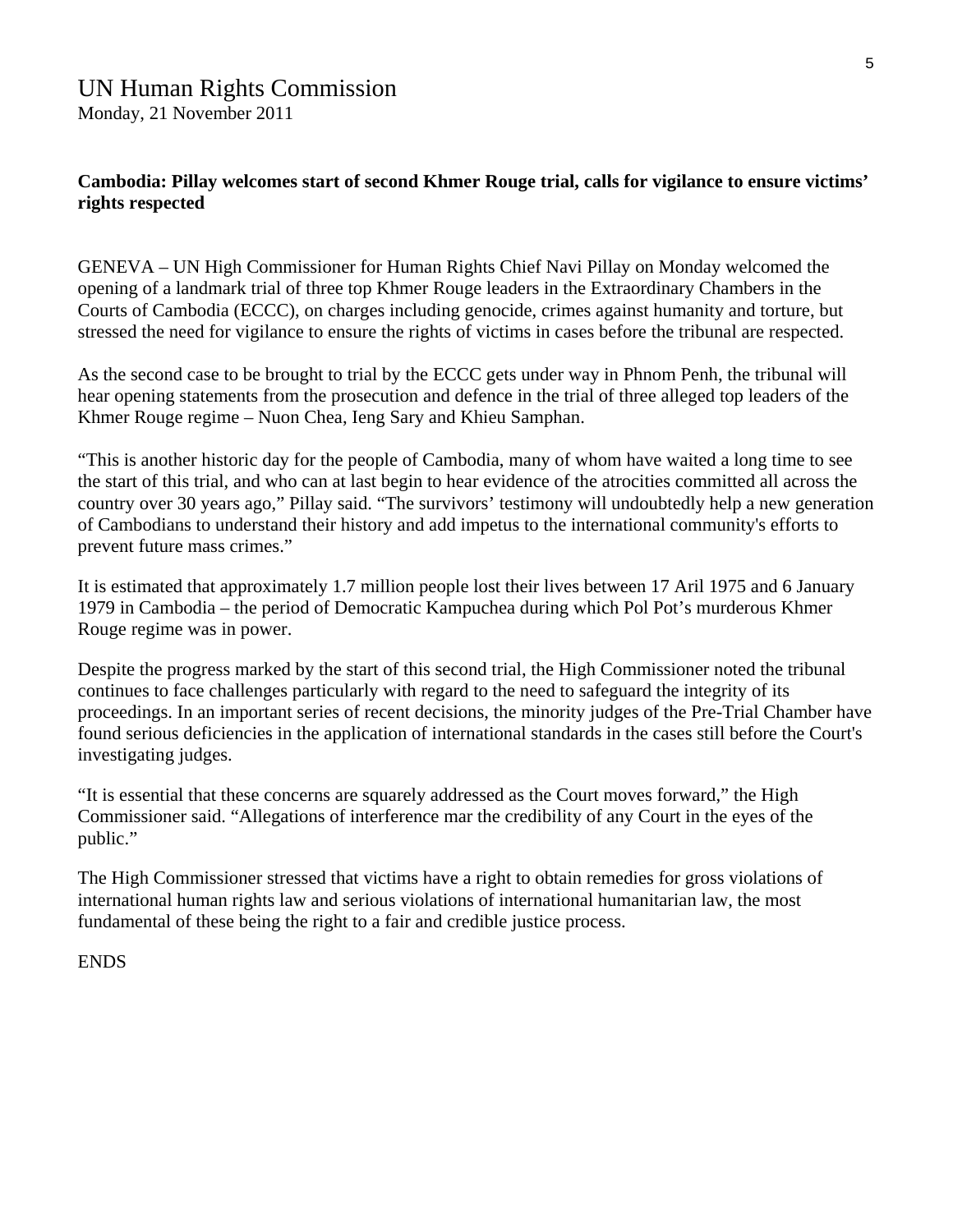#### The Globe and Mail Sunday, 20 November 2011

#### **At home or The Hague: the options for trying Saif al-Islam Gadhafi**



#### Ismail Zitoumi/REUTERS

The capture of Saif al-Islam Gadhafi represents a test for Libya's new leaders as they face pressure to surrender him to a war-crimes court in the Netherlands.

The International Criminal Court in The Hague, acting on a request by the United Nations Security Council, issued an [arrest warrant](http://www.icc-cpi.int/iccdocs/doc/doc1099329.pdf) in May for

Mr. Gadhafi, the eldest son of Colonel Moammar Gadhafi, the former Libyan dictator who once dismissed the rebels as "rats."

He is charged as an alleged "indirect co-perpetrator" of murder and crimes against humanity in connection with the brutal attacks on civilians after the revolution broke out in February. Abdullah al-Senoussi, his father's intelligence chief who was reported captured on Sunday, faces similar charges.

Under international law, Libya is supposed to surrender both men to the ICC for trial. A number of international rights groups, including Amnesty International and Human Rights Watch, are urging that they be transferred immediately.

But leaders of Libya's revolutionary National Transitional Council say they want the men tried in Libya. The ICC's chief prosecutor for the Libya cases is due in Tripoli this week to discuss the matter. Both defendants, meanwhile, remain in the hands of the militia fighters who seized them. A delicate tug-of-war is under way, with Libyan officials insisting they are in control and can run a fair trial despite lingering doubts outside the country.

#### **Try him in Libya**

Under the law that created it in 2002, the International Criminal Court is meant to be a court of last resort for prosecuting alleged war criminals whose own countries are unwilling or unable to try them. Libya's new leaders insist it is both willing and able.

An established judicial system and penal code exist in Libya, although they were manipulated by Col. Gadhafi. The revolution that ousted him began as a protest by outspoken human-rights lawyers demanding justice for the victims of a 1996 prison massacre. And Mustafa Abdul Jalil, the head of the National Transitional Council that now leads Libya, is a former Justice Minister widely respected for standing up to the Gadhafi clan.

"They're going to want to put something good together to help prove what they're capable of doing," said William Lawrence, North Africa project director for the International Crisis Group, a non-governmental organization that promotes peace.

Many of the leading figures on the National Transitional Council say they are eager for international advice and help, suggesting that a Libyan trial of Saif al-Islam Gadhafi and Mr. al-Senoussi might well be organized as a hybrid tribunal including international jurists.